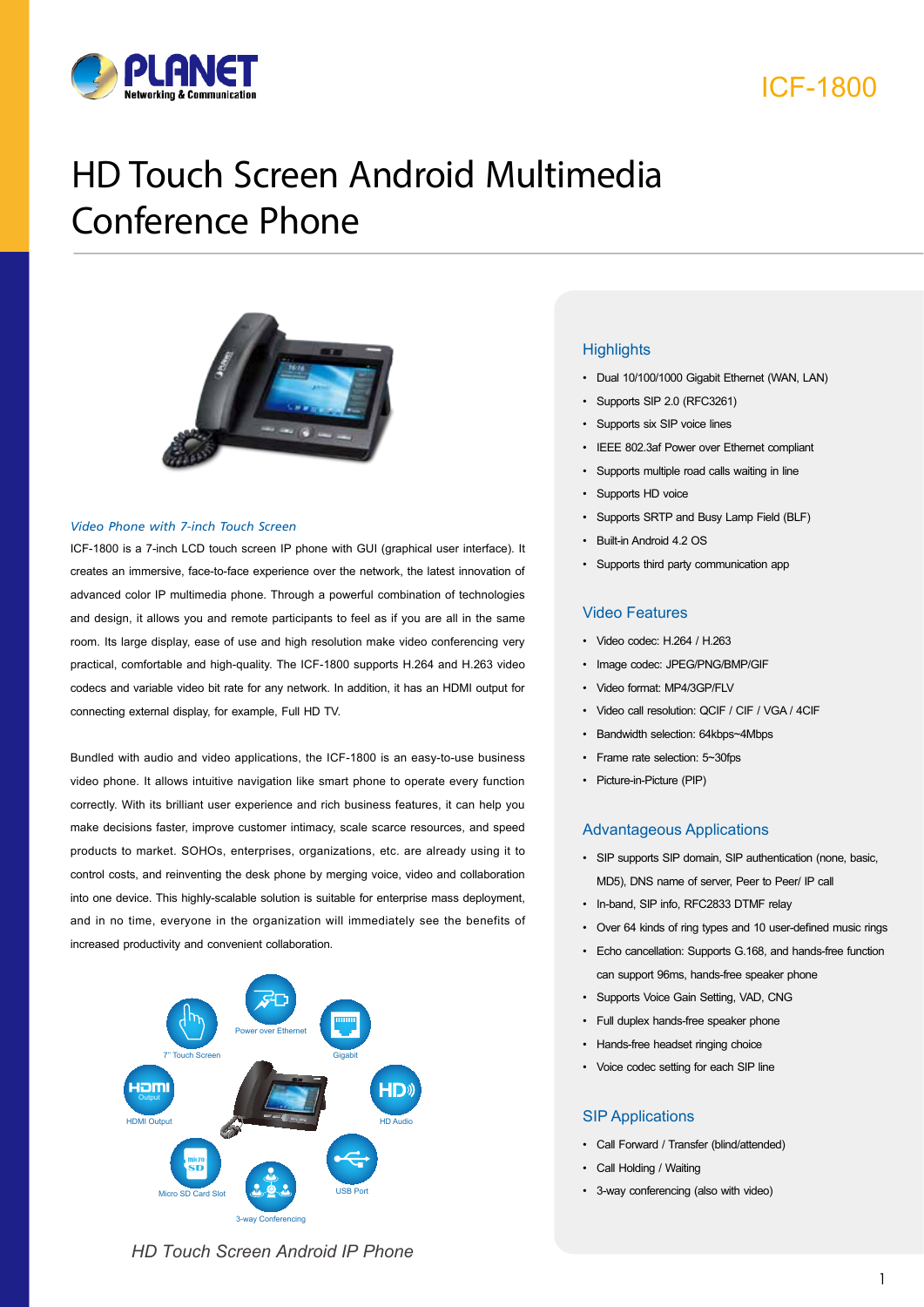

## *High-quality HD VoIP Voice*

The ICF-1800 delivers HD voice whose both hardware and software HD functions (HD speaker and G.722 audio codec) are the next generation of voice quality for telephony audio, making the quality of voice better than that (toll quality) of the standard digital telephony and come close to that of a room conversation. HD voice is transmitted in the audio frequency range of 50Hz to 7kHz or higher over telephone lines, resulting in higher quality voice and clearer communication.



#### *Standard Compliance*

The ICF-1800 supports Session Initiation Protocol 2.0 (RFC 3261) for easy integration with general voice over IP system. The IP phone is able to broadly interoperate with equipment provided by VoIP infrastructure providers, thus enabling them to provide their customers with better multimedia exchange services.

# *Compliant with standard SIP RFC 3261*



#### *Enhancing Voice Security*

The ICF-1800 provides multiple VPNs like PPTP, IPSec and L2TP to enhance voice security. A VPN is created by establishing a virtual point-to-point connection.

The ICF-1800 supports all kinds of SIP-based phone features including 3-way conferencing, Transfer (blind/attended), Phonebook , Blacklist XML , LDAP Phonebook, Screen Sleep, SMS / Voicemail / Message Waiting, Ring tone selection / Import / Delete, STUN, UPnP and SNMP, among others. Besides office use, the ICF-1800 is also the ideal solution for VoIP service offered by Internet telephony service provider (ITSP).

- • Paging and Intercom
- • Call Park / Call Pickup / Join Call
- • Redial and click to dial
- • Secondary dialing automatically
- • Incoming calls / outgoing calls / missing calls (Each supports 100 records)
- • Supports Phonebook 500 records
- • Supports SMS and Speed Dial
- Supports XML phonebook / browser

# Call Control Features

- • Flexible dial map / Hotline / Empty calling no.
- • Reject service / Black list for reject authenticated call
- White list / Limit call
- Do not disturb (DND)
- • Caller ID / CLIR (reject the anonymous call) / CLIP (make a call with anonymous)
- • Dial without registration

# Network Features

- • Bridge modes
- PPPoE / DHCP client on WAN
- 802.1 VLAN (voice VLAN/data VLAN)
- • VPN (L2TP)
- Main DNS and secondary DNS server
- DNS Relay and SNTP Client

## Maintenance and Management

- • Integrated web server provides web-based administration and configuration
- • Automated provisioning and upgrade via HTTPS, HTTP, **TFTP**
- • User Authentication for configuration pages
- • Local and Remote Syslog (RFC 3164)
- • SNTP Time Synchronization
- • TR069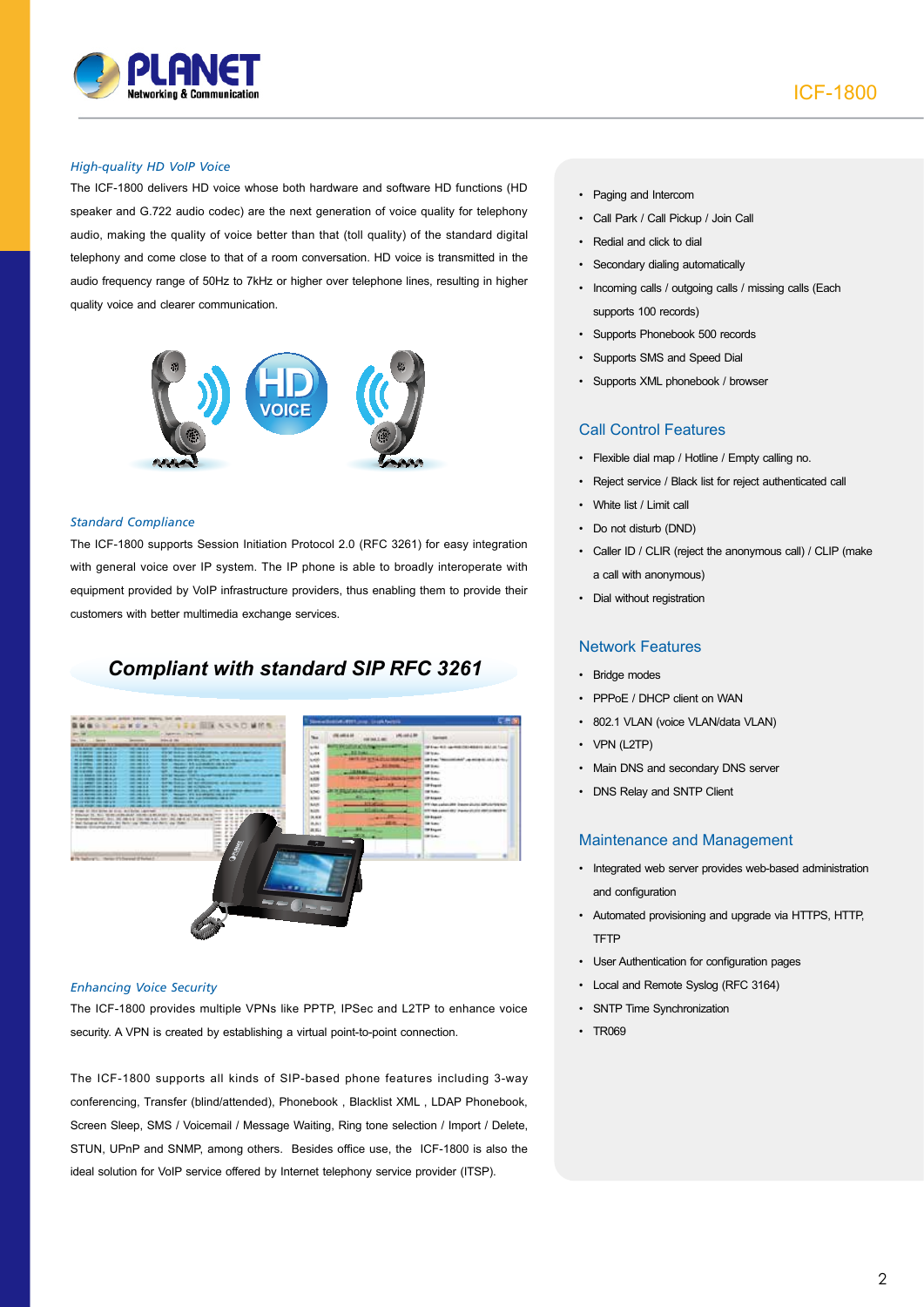

# *Secure, High-quality VoIP Communication*

The ICF-1800 can effortlessly deliver secure toll voice quality by utilizing cutting-edge 802.1pq QoS (Quality of Service) and 802.1PQ VLAN tagging. Using voice and data VLAN can easily separate the data and voice, thus maintaining the best quality.



# Applications



The ICF-1800 provides face to face communication. It comes with 4Mbps of video bit rate and 720p resolution perfect for video conferencing. Its HDMI interface for high definition video is available.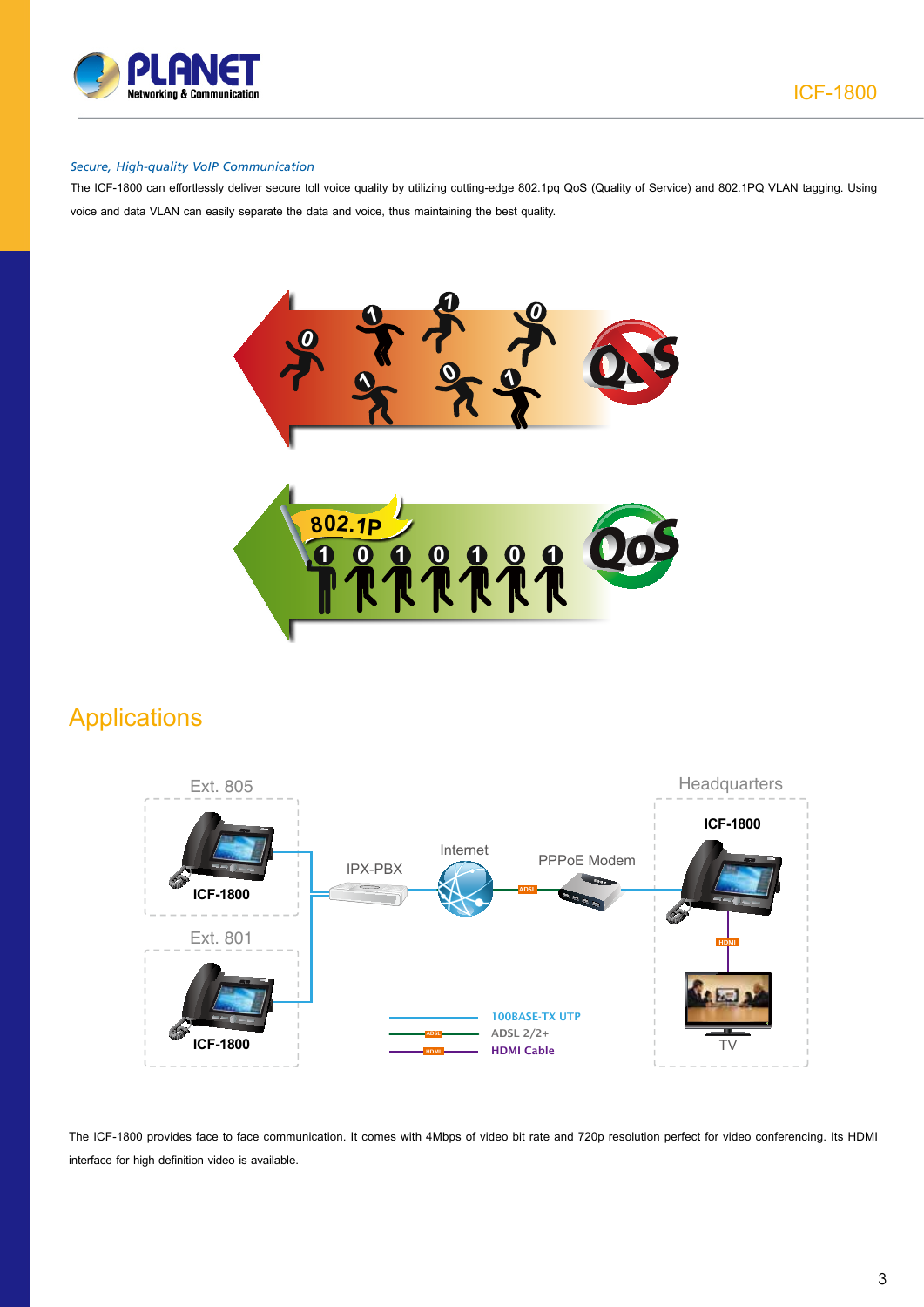

# **Specifications**

| Model                         | <b>ICF-1800</b>                                                                                                                                                                                                                                                                                                                                                                                                                                                                                                                                                                                                                                                                                                  |
|-------------------------------|------------------------------------------------------------------------------------------------------------------------------------------------------------------------------------------------------------------------------------------------------------------------------------------------------------------------------------------------------------------------------------------------------------------------------------------------------------------------------------------------------------------------------------------------------------------------------------------------------------------------------------------------------------------------------------------------------------------|
| <b>Hardware</b>               |                                                                                                                                                                                                                                                                                                                                                                                                                                                                                                                                                                                                                                                                                                                  |
| Lines (Direct Numbers)        | 6-line Enterprise-class video phone                                                                                                                                                                                                                                                                                                                                                                                                                                                                                                                                                                                                                                                                              |
| Audio/Video Input             | 1 x Ergonomic handset (acoustical cochlea)                                                                                                                                                                                                                                                                                                                                                                                                                                                                                                                                                                                                                                                                       |
| Audio/Video Output            | 1 x 7" TFT 800 x 480 Capacitive Multi Touch Screen<br>1 x Full-duplex hands-free speaker phone with AEC (Max. filter length - 128ms)                                                                                                                                                                                                                                                                                                                                                                                                                                                                                                                                                                             |
| Camera                        | Tiltable 2 megapixel CMOS camera                                                                                                                                                                                                                                                                                                                                                                                                                                                                                                                                                                                                                                                                                 |
| <b>LED</b> indicator          | 1 x PWR LED                                                                                                                                                                                                                                                                                                                                                                                                                                                                                                                                                                                                                                                                                                      |
| <b>Feature Keys</b>           | Headset key<br>Menu key<br>Speaker key<br>Return key<br>Home key                                                                                                                                                                                                                                                                                                                                                                                                                                                                                                                                                                                                                                                 |
| <b>Network Interfaces</b>     | Dual 10/100/1000BASE-T RJ45 for network and PC connection<br>IEEE 802.3/802.3u/802.3az, auto-negotiation, auto-MDI                                                                                                                                                                                                                                                                                                                                                                                                                                                                                                                                                                                               |
| <b>Protocols and Standard</b> |                                                                                                                                                                                                                                                                                                                                                                                                                                                                                                                                                                                                                                                                                                                  |
| Data Networking               | MAC address (IEEE 802.3)<br>IPv4 (RFC 791)<br>Address Resolution Protocol (ARP)<br>DNS: A record (RFC 1706), SRV record (RFC 2782)<br>Dynamic Host Configuration Protocol (DHCP) client (RFC 2131)<br>Internet Control Message Protocol (ICMP) (RFC 792)<br><b>TCP (RFC 793)</b><br>User Datagram Protocol (UDP) (RFC 768)<br>Real-time Protocol (RTP) (RFC 1889, 1890)<br>Real-time Control Protocol (RTCP) (RFC 1889)<br>Differentiated Services (DiffServ) (RFC 2475)<br>Type of Service (ToS) (RFC 791, 1349)<br>VLAN tagging 802.1p Layer 2 Quality of Service (QoS)<br>Simple Network Time Protocol (SNTP) (RFC 2030)<br>Session Timer (RFC 4028)<br>SDP (RFC 2327)<br>NAPTR for SIP URI Lookup (RFC 2915) |
| <b>Voice Gateway</b>          | SIP version 2 (RFC 3261, 3262, 3263, 3264)<br>SIP supported STUN (RFC 3489)<br>Message Waiting Indicator (RFC 3842)<br>Voice algorithms:<br>- G.711 (A-law and $\mu$ -law)<br>- G.723.1 high/low<br>$-G.729a/b$<br>Dual-Tone Multi-Frequency (DTMF), In-Band and Out-of-Band (RFC 2833) (SIP INFO)<br>Voice Activity Detection (VAD) with Silence Suppression<br>Adaptive Jitter Buffer Management<br><b>Comfort Noise Generation</b><br>Echo Cancellation Message                                                                                                                                                                                                                                               |
| <b>Functions</b>              |                                                                                                                                                                                                                                                                                                                                                                                                                                                                                                                                                                                                                                                                                                                  |
| Advantageous Applications     | SIP 2.0 (RFC3261)<br>IEEE 802.3af Power over Ethernet (PoE) compliant<br>Multiple road call waiting in line<br>Supports HD voice<br>Supports SRTP and BLF<br>SIP supports SIP domain, SIP authentication (none, basic, MD5), DNS name of server, Peer to Peer / IP call<br>In-band, SIP info, RFC2833 DTMF Relay<br>Over 64 kinds of ring types and 10 user-defined music rings<br>Echo cancellation: Supports G.168, and hands-free function can support 96ms, hands-free speaker phone<br>Supports Voice Gain Setting, VAD, CNG<br>Full duplex hands-free speaker phone<br>Hands-free headset ringing choice<br>Voice codec setting for each SIP line                                                          |
| <b>SIP Applications</b>       | Call Forward / Transfer (blind/attended)<br>Call Hold / Wait<br>3-way conferencing<br>Paging and Intercom<br>Call Park / Call Pickup / Join Call<br>Redial and click to dial<br>Secondary dialing automatically<br>Incoming calls / outgoing calls / missing calls (Each supports 100 records)<br>Supports Phonebook 2000 records<br>Supports SMS and Speed Dial<br>Supports XML phonebook/browser                                                                                                                                                                                                                                                                                                               |